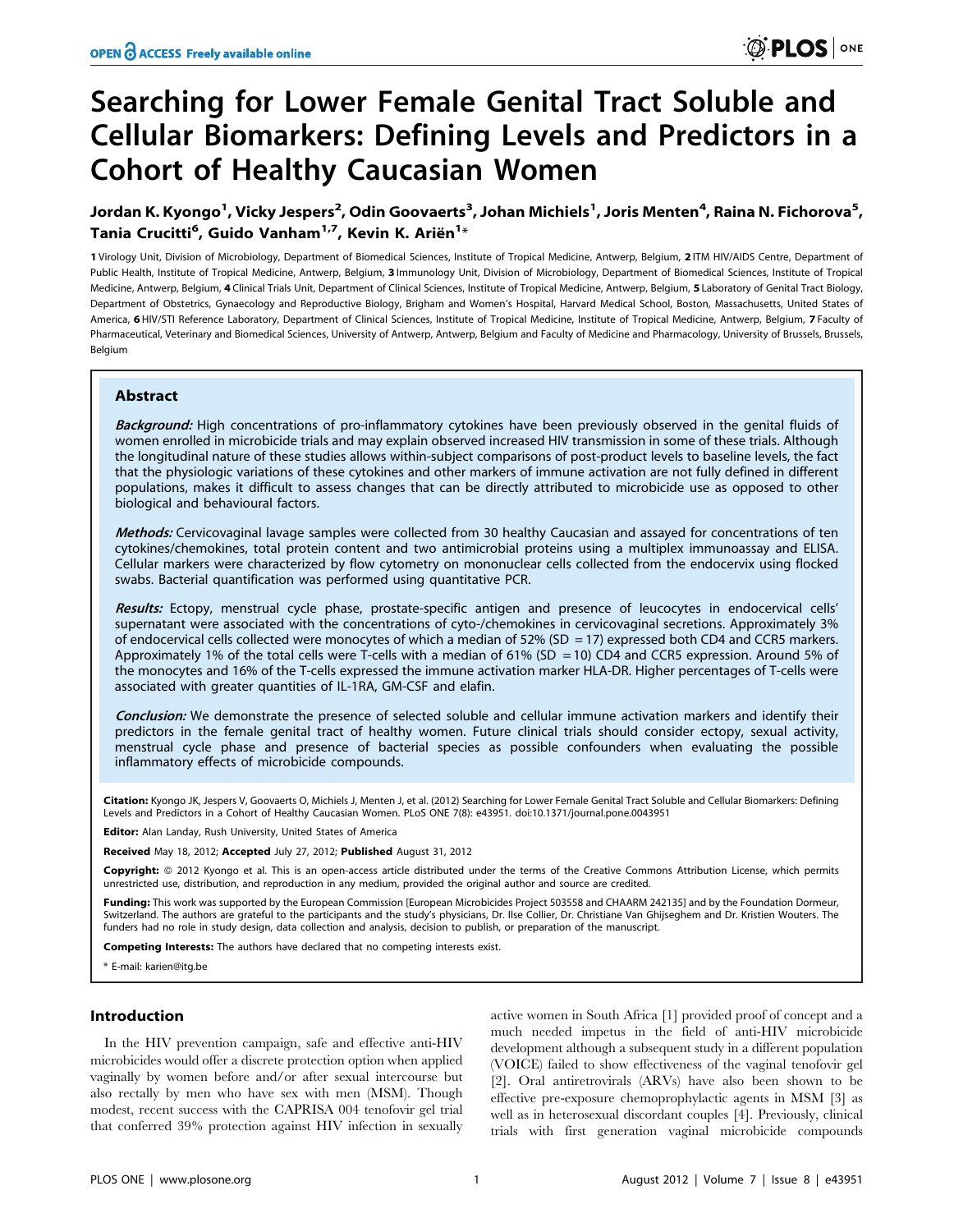including surfactants and entry/fusion inhibitors either showed no effectiveness or resulted in an increased risk of HIV infection in the subjects who used them although they had proven antiviral activity in vitro [5,6,7]. It was postulated that the increased infection risk could have been partially due to microbicide-induced mucosal inflammation that results in attraction and activation of CD4+ immune cells, which are prime targets for HIV infection. Excessive inflammation and compound toxicity could also compromise the cervical and vaginal epithelial integrity exposing sub-epithelial target cells like dendritic cells (DC's), CD4+ T-lymphocytes and macrophages to HIV [8,9]. Either way, a better understanding of the mucosal immunity and its modulating factors in different human populations is essential for designing better anti-HIV microbicides and for characterizing drug effects on HIV transmission.

Efforts are therefore underway to define soluble and cellular biomarkers that could be used in microbicide trials to assess subclinical mucosal inflammation and hence increase product safety [10,11,12]. Quantification of soluble biomarkers including proand anti-inflammatory cytokines found in female genital tract (FGT) secretions has been done in cervicovaginal lavage (CVL) samples or endocervical secretions (ECS) samples collected using different types of swabs or sponges. Considerable data has been generated on cytokine concentrations in the FGT secretions of HIV-positive [13,14], high risk HIV-negative [13], low risk HIVnegative [13], microbicide trial participants [15] and even healthy women [12]. However, methodological variations in sample collection, processing and assay still present a challenge for comparison of data between different studies [16], a challenge also encountered in cytokine measurement in serum and plasma samples [17,18]. Although attempts have been made to standardize cytokine measurement in the vaginal and blood serum context [19] and baseline confidence intervals have been published for some of them in CVLs [19], normative values for these cytokines and other markers of immune activation have not been defined in all populations making it hard to assess cytokine variations that can be attributed to microbicide use as opposed to age, hormonal changes during the menstrual cycle, vaginal tract infection and exposure to semen among other factors.

Definition of cellular markers of immune activation in the FGT of healthy women is also of paramount importance not only because some of these cells are targets for initial HIV infection, but in addition, their recruitment to mucosal surfaces propagates local HIV replication and subsequent systemic dissemination due to normal immune trafficking mechanisms [20,21]. The healthy female genital tract is also home to certain bacterial species that create an acidic environment hostile to pathogens. Imbalance in the vaginal microbiome can result in bacterial vaginosis (BV) that has been associated with greater susceptibility to HIV infection [22]. To our knowledge, there is no study to date that correlates the above mentioned soluble markers of immune activation with cellular immune activation markers, the vaginal microbiome and clinical data all of which are part of the complex FGT environment targeted in microbicide trials. Generation of data on the ranges of cytokines/chemokines, local cell populations and the factors that affect their expression in healthy women is needed for assessing the safety of future microbicide candidates.

In this study, we report concentrations of selected cytokines, chemokines and growth factors as well as  $\beta$ -defensin and the antiprotease elafin in CVLs from healthy women representative of a typical early phase I trial population and establish clinical factors associated with their immunoassay detection. We also characterize by flow cytometry the proportion of T-cells and monocytes, as well as their expression of the activation marker HLA-DR and the HIV

co-receptor CCR5 in the endocervical canal of these women. The association between the vaginal microbiome composition with these soluble and cellular factors is also examined.

## Methods

#### Ethical statement

IRB approval was obtained from the Institute of Tropical Medicine and from the Ethics Committee at the University Hospital of Antwerp. All clinical investigations were conducted according to the principles expressed in the Declaration of Helsinki. All study participants gave their written informed consent.

## Study subjects

Thirty women aged between 19 and 38 years were recruited at the Institute of Tropical Medicine in Antwerp, Belgium using a previously described recruitment strategy for a classical healthy population for a phase I microbicide trial [23]. These women were not pregnant, did not use any hormonal contraception for the duration of the study, they did not have vaginal infections at screening and had a regular menstrual cycle. Sexual activity was allowed and condoms were provided. Women were screened and then scheduled for five follow-up visits on days  $7 (+/- 2)$  in the follicular phase) and 21  $(+/- 2$  in the luteal phase) of the three subsequent menstrual cycles. At each visit, a written questionnaire was completed by the women about their sexual activity over the three days preceding the day of sampling.

## Sample collection

A clinician collected three high vaginal specimens at each visit, using flocked synthetic swabs (COPAN Innovation, Italy). Two swab specimens were used for quantitative PCR for vaginal bacterial species testing [24] and the third for prostate-specific antigen (PSA) testing. The swabs were stored at  $2-8^{\circ}$ C until transport to the laboratory, where they were stored dry at  $-20^{\circ}$ C until testing.

For cervicovaginal lavage samples, 10 ml normal saline at room temperature was flushed using a sterile pipette over the cervix and the lateral vaginal walls. This fluid was aspirated from the posterior fornix using the same pipette and collected in a 15 ml falcon tube that was then put in a cool box with ice  $(2-8^{\circ}\text{C})$ . To collect endocervical cells, a flocked swab was inserted into the endocervical canal and gently turned over 360°. The swab was then removed and placed in a falcon tube with 10 ml phosphate buffered saline (PBS) with 1% foetal calf serum (FCS), L-glutamine (200 mM) and penicillin/streptomycin (10.000 U/ml). This procedure was repeated with a second flocked swab that was placed in the same tube as the first one. The samples were stored in a cool box together with the CVL samples and immediately transported to the laboratory for processing.

#### Sample processing

Sample processing was started within one hour of sample collection for CVL and within 30 minutes for endocervical cell samples. CVL samples were centrifuged at  $1000 \times g$  for 10 minutes at  $4^{\circ}$ C to get rid of debris and the supernatant  $(\sim)9$  ml) was aliquoted into five fractions of approximately 1.8 ml each and stored at  $-80^{\circ}$ C. Processing of the endocervical swab for cellular markers involved addition of 50 µl of 1M DL-Dithiothreitol (Sigma-Aldrich, Belgium) to the 10 ml medium and incubation for 15 minutes at  $37^{\circ}$ C to dissolve the mucus. The tube was then gently vortexed to release the cells from the swab tips, after which the swab tips were removed and cells centrifuged at  $1000 \times g$  for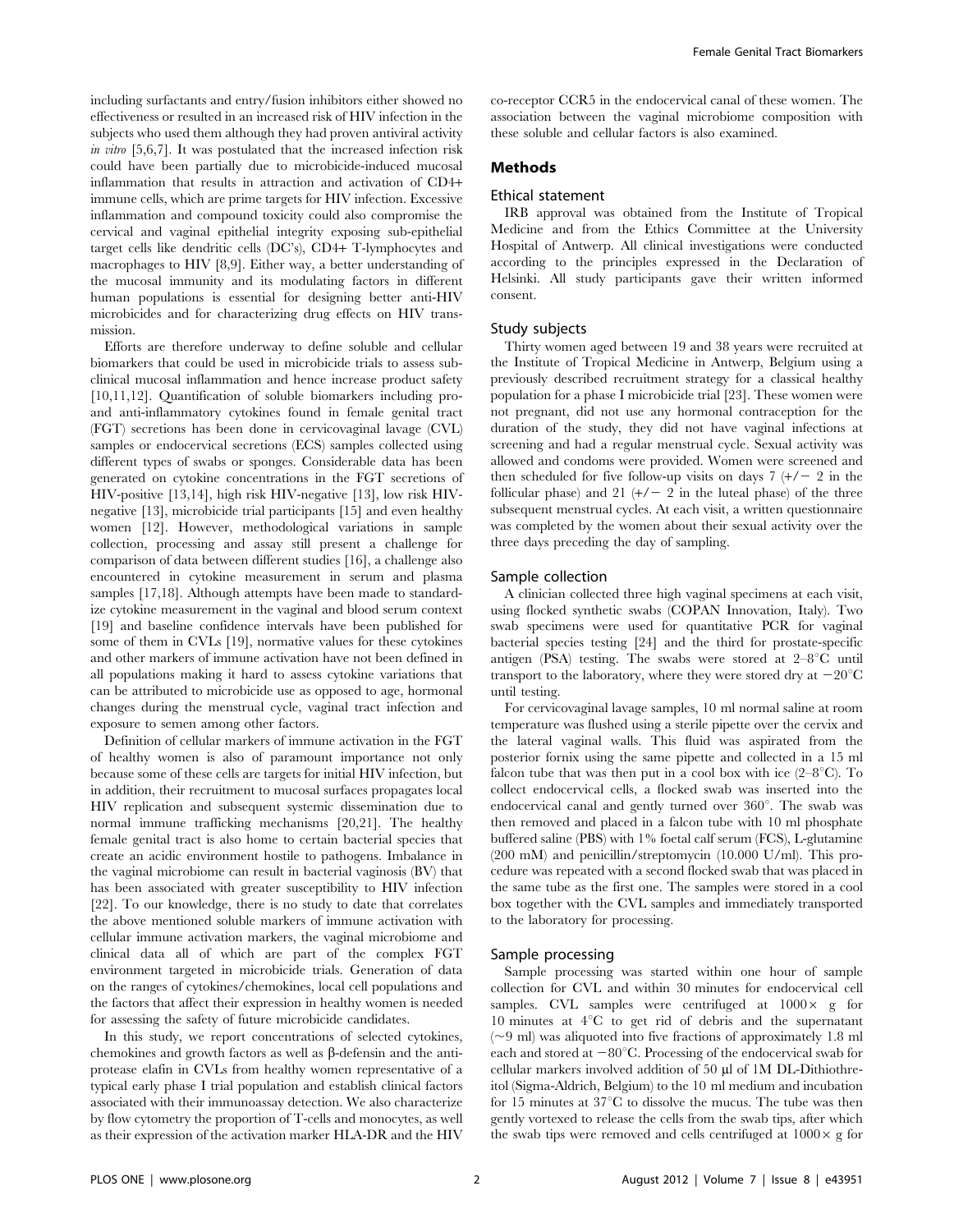10 minutes at  $4^{\circ}$ C. After leucocyte and haemoglobin testing using dipsticks, the supernatant was discarded and the cell pellet resuspended in 1 ml cell culture medium. Twenty five microliters was then removed for cell counting before analysis was done by flow cytometry.

#### Clinical and laboratory diagnostic tests

Estimates of the pH of vaginal secretions were determined by the study doctor using colour-fixed indicator sticks pH-Fix 3.6–6.1 (Macherey-Nagel GmbH & Co KG, Duren, Germany). These pH strips are colour-coded with graduations at pH points 3.6, 4.1, 4.4, 4.7, 5.0, 5.3, 5.6 and 6.1 and sample pH values are determined by comparing the test fields to the colour block (accuracy  $\pm 0.1$  pH). Vaginal smears were examined using the Nugent scoring system in which a Nugent score of 7–10 is consistent with BV, 4–6 is an intermediate score and 0–3 reflects a normal vaginal microbiome [25]. Participants were also tested for the following sexually transmitted infections (STIs): Trichomoniasis and Candidiasis using wet mount analysis; Chlamydia trachomatis - CT and Neisseria gonorrhoeae – NG using commercial nucleic acid amplification assays.

PSA testing was performed on vaginal secretions using the Seratec<sup>®</sup> PSA semiquant assay (Seratec Diagnostica, Göttingen, Germany). A volume of 500 µl of PSA buffer was added to the thawed swab and was shaken for 2 hours. After centrifugation of 300 µl for 1 min at  $13000 \times g$ , 200 µl of supernatant was used for testing according to the manufacturer's instruction.

The presence of leucocytes (sensitivity,  $20-25$  cells/ $\mu$ l as trace) and haemoglobin (sensitivity,  $10$  red blood cells/ $\mu$ l) in the supernatant of endocervical cells samples was tested using the 5+ NL Servotest® test strips (Servoprax® GmbH, Wesel, Germany).

### Cytokine and chemokine measurement

Concentrations of the inflammatory cytokines Interleukin-1 $\alpha$ (IL-1 $\alpha$ ), IL-1 $\beta$ , IL-6 and IL-12(p70); anti-inflammatory cytokine IL-1 receptor antagonist (IL-1RA); CC chemokine macrophage inflammatory protein 1 beta (MIP-1 $\beta$ ); CXC chemokines IFN- $\gamma$  – induced protein (IP-10) and IL-8; growth factors granulocytemacrophage colony-stimulating factor (GM-CSF) and granulocyte colony-stimulating factor (G-CSF) in CVL samples were analysed using the Bio-PlexTM human cytokine assay kit (Bio-Rad Laboratories NV-SA, Nazareth, Belgium) according to the manufacturer's instructions. Briefly, the lyophilized standard was reconstituted for 30 minutes on ice with 500 µl PBS containing 0.5% bovine serum albumin (BSA) and then serially diluted (1 in 4). Magnetic beads coupled with unique capture antibodies were then prepared in assay buffer and kept on ice. The assay plate was pre-wetted with 100 µl assay buffer and drained using vacuum filtration. The coupled beads were vortexed for 30 seconds and 50 ml added to each well in the assay plate. After two plate washes with 100 µl wash buffer, 50 µl of standards, samples and controls (all containing 0.5% BSA) were added to each well in the assay plate. The plate was then sealed, covered with aluminium foil and incubated on a shaker (500 rpm) at room temperature for 30 minutes. After this period, the plate was washed thrice with 100 µl wash buffer using vacuum filtration and 25 µl of biotinylated detection antibodies added to each well. The plate was sealed, covered with aluminium foil again and incubated under the same conditions as before for 30 minutes. After three washes, 50  $\mu$ l of streptavidin-PE was added to the wells and incubated on a shaker (500 rpm), at room temperature for 10 minutes. After incubation, the plate was washed 3 times as before,  $125 \mu l$  assay buffer added to each well, covered and shaken for 4 minutes at 500 rpm. Fluorescence data was collected using the Bio-Plex<sup>TM</sup> array reader

and the Bio-Plex<sup>TM</sup> Manager 5.0 software used to calculate cytokine concentrations using a weighted five-parameter logistic curve-fitting method on the four-fold dilution series of the standard provided with the kit.

Elafin and  $\beta$ -defensin were measured by ELISA kits from R&D Systems (Minneapolis, MN) and Phoenix Pharmaceuticals (Burlingame, CA), respectively, following manufacturers' instructions. Optical densities were read at 450 nm with a second reference filter of 570 nm using a Victor2 multilabel reader and WorkOut Software (PerkinElmer, Waltham, MA). For the elafin assay, all CVLs were tested at a 250-fold dilution in duplicates (samples were pre-diluted in PBS with 1% BSA and then diluted 5-fold directly on the plate using the manufacturer's supplied reagent diluent). For the  $\beta$ -defensin assay, all CVLs were tested at a 100fold dilution. The samples were pre-diluted 25-fold in 1% BSA/ PBS and then diluted 4-fold on the ELISA plate using the manufacturer-supplied assay diluent. Samples with values below or above the assay detection ranges were repeatedly tested at lower or higher dilutions to obtain accurate protein measurements. A quality control (QC) sample was prepared by pooling CVL samples and running an aliquot of the QC pool on each elafin and b-defensin plate to assess inter-assay reproducibility. The interbatch CV% of the QC values was 9% for the elafin ELISA kits and 18% for the  $\beta$ -defensin ELISA kits. The intra-assay CV% (mean  $+/-SD$ ) assessed for duplicate samples measurements was 6.8+/- 5% for the elafin and 6.6+/- 7.8% for the  $\beta$ -defensin assay. Elafin and  $\beta$ -defensin concentrations were normalized to total protein determined by a BCA assay (Thermo Scientific, Rockford, IL) using the Victor 2 counter. For total protein, all samples were tested in duplicates at a 5-fold dilution in PBS and retested either undiluted or 5-fold diluted if values were below or above detection range, respectively. The total protein intra-assay  $CV\%$  was 0–10% (mean +/- SD = 2.4+/-2%).

#### Flow cytometry

Endocervical cells were transferred into FACS tubes at  $2\times10^{5}$ cells per tube and spun at  $590 \times g$  for 5 minutes before the supernatant was removed. Direct staining was done by incubating the cells with labelled antibodies for 20 to 30 minutes at  $4^{\circ}$ C. All antibodies were from BD-biosciences, unless otherwise stated. The following antibody-combination was used: CD14 APC  $(1.98 \text{ kg})$ ml)/Viaprobe (PerCP)/HLA-DR FITC (0.99  $\mu$ g/ml)//CD3 PE  $(0.48 \mu g/ml)$ . After washing in PBS, the cells were fixed with 1% paraformaldehyde solution.

When the number of cells was sufficient, the same samples were also used for indirect staining. Cells were first incubated with primary antibody (anti-CCR5  $[20 \ \mu g/ml]$ ; Biolegend) for 30 minutes on ice before being washed in PBS and incubated for 20 minutes with secondary antibody (biotin labelled goat antimouse [20 µg/ml]). After another washing step, streptavidin-PE [20 µg/ml] was added. The samples were further washed and mixed with diluted mouse serum. Finally, cells were directly labelled with antibodies before FACS analysis using a BD FACScalibur instrument. The following antibody-combinations were used: CD3 APC (1.98 mg/ml)/Viaprobe (PerCP)/CD4 FITC  $(0.12 \text{ µg/ml})/CCR5$  PE and CD14 APC $(1.98 \text{ µg/ml})/$ Viaprobe (PerCP)/CD4 FITC (0.12 µg/ml)/CCR5 PE. Isotype controls were used to set gates. For analysis, the cells were gated on the population that was CD3+ or CD14+. Analysis was done using the FlowJo software (version 8.8.4 TreeStar, Inc., Ashland, OR, USA).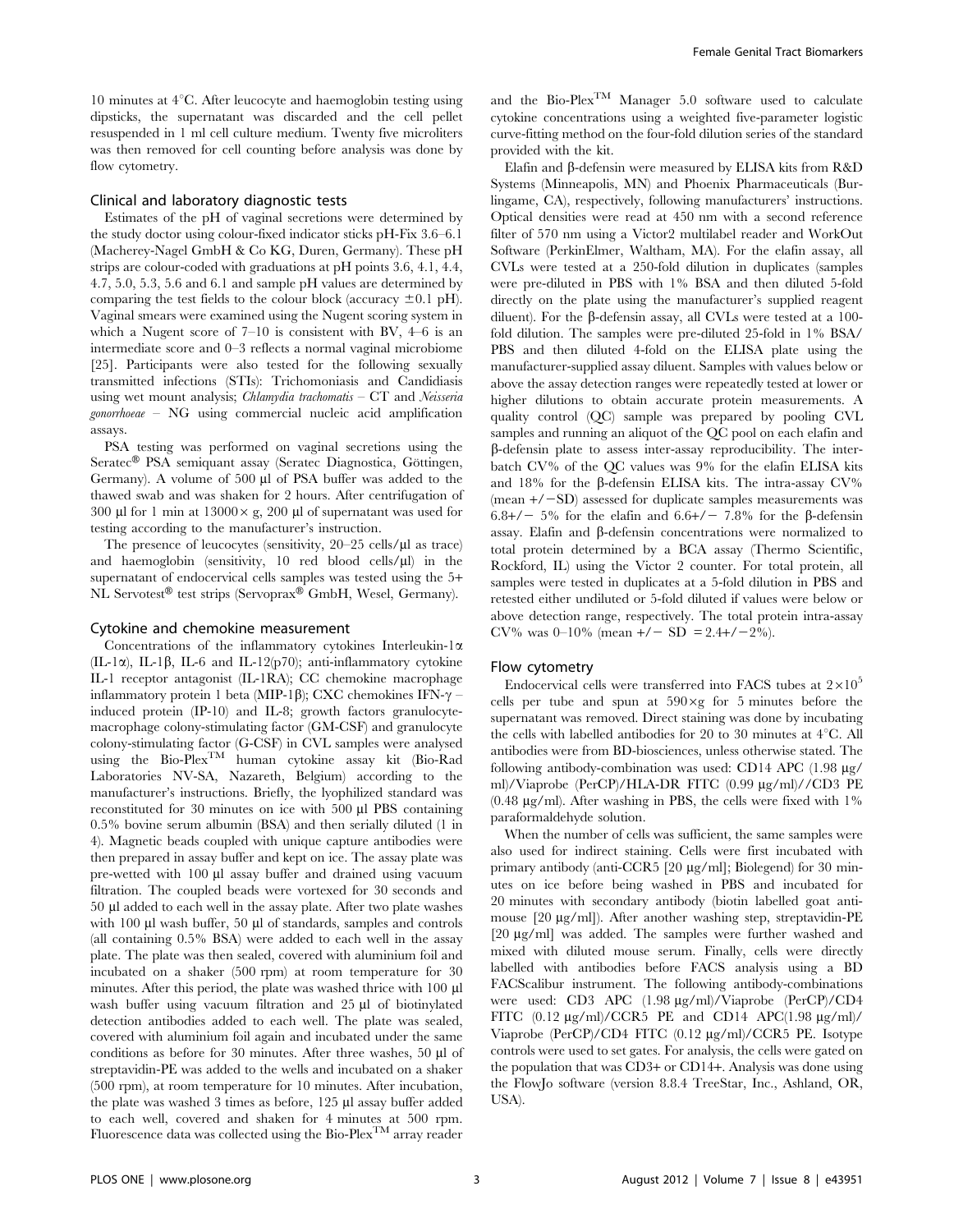#### Bacterial species quantification

Quantitative PCR for total Lactobacillus species, L. crispatus, L. iners, L. jensenii, L. gasseri, G. vaginalis, and A. vaginae were performed as described in Jespers  $et \ al$  [24]. Briefly, the primers were synthesized by Eurogentec, Seraing, Belgium. The 25 µl PCR mixture contained QuantiTect SYBR Green PCR (Qiagen, Venlo, the Netherlands) with the exception of the PCR mixture for L. vaginalis which contained Thermo Scientific Absolute SYBR Green Mix (ABgene, Epsom, UK), 5 µl DNA extract, primers, and Milli-Q water. The amplification reactions were performed using the Corbett Life Science Rotor-Gene<sup>TM</sup> 6000 (Qiagen, Venlo, the Netherlands). For each of the organisms standard curves were constructed. A total of 6 standards were prepared by a tenfold dilution and within a range of  $10^2$  copies/5 µl to  $10^7$ copies/5  $\mu$ l. The quantitative result obtained with the qPCR was expressed in number of copies/5 µl and was back calculated taking into account the total specimen elute volume, the volume extracted, the DNA extract volume obtained, and volume of DNA amplified.

#### Data analysis

The lower and upper limits of quantitation for each soluble marker were defined as the lowest and highest concentration of their standards within acceptable recovery ranges (70–130%). CVL samples with soluble marker concentrations below the lower detection limit in the  $\text{Bio-plex}^{\text{TM}}$  assay were assigned concentrations midway between the lower limit of quantitation (LLOQ) and zero. Those above the upper detection limit were assigned values twice the upper limit of quantitation (ULOQ). In the analyses for associations with different factors that could influence the expression of these soluble markers in the FGT,  $log_{10}$  transformed values were used. To characterize the variation of the soluble markers over time between and within women, we calculated the intra-class correlation coefficient (ICC) for the analytes using the random effects model with the equation ICC =  $\text{sigma}_{\text{B}}^2$ /  $\langle$ sigma<sub>B</sub><sup>2</sup>+sigma<sub>W</sub><sup>2</sup>) where sigma<sub>B</sub><sup>2</sup> is the variance between women and sigma $w^2$  is the within woman variance in log-transformed soluble marker concentrations. A high ICC in this context means that there is relatively more inter-woman soluble marker concentration variation than intra-woman variation i.e. the analytes are more constant for each woman compared to the total variation. ICC values were not calculated for IL-12 and GM-CSF because of the high percentage of samples that were below the detection limit.

We modelled analyte concentrations based on presence of ectopy, recent sexual activity as determined by PSA detection, menstrual cycle phase, haemoglobin presence, leucocyte presence as well as the presence of specific bacteria in the vaginal cavity and percentages of cervical cellular markers. All analyses were carried out using mixed effect linear  $(IL-1\alpha, IL-1\beta, IL-6, IL-1RA, MIP 1\beta$ , IP-10, IL-8, G-CSF, elafin and  $\beta$ -defensin) or logistic regression models (for IL-12(p70) and GM-CSF) with random effects for women and fixed effects for assay plate to correct for inter-assay variability. Logistic regression models were used for IL-12(p70) and GM-CSF because 47% and 67% of the samples respectively were below the detection limit precluding meansbased analyses. Each predictor was assessed for association with soluble marker concentration or presence and all significant variables were then included in a multiple predictor model. The model was simplified using stepwise exclusion until only the significant predictors remained in the model. All analyses were carried out using STATA software (version 11 College Station, Texas, USA) and graphs plotted using GraphPad Prism software

(version 5.02, GraphPad Prism Software, San Diego, California, USA).

## Results

## Cohort demographics

Cohort characteristics are presented in Table 1. Four of the women (13%) had a sexual preference for the same gender and all of those self-reported to be sexually active during the study. Of the remaining 26 women with a male sexual partner preference, 69% reported sexual activity during the study. Ectopy, classified as small, moderate or large by the study doctor following a standardized protocol [26], was present in 20 out of the 30 women enrolled in the study. Seven of the 20 cases were classified as small (Table 1). After screening, 84 (60%) of the total visits were during the follicular phase (day 7) of the menstrual cycle and 57 (40%) during the luteal phase (day 21).

#### Clinical and laboratory diagnostic tests

Twelve samples (8.5%) were found to be PSA positive (Table 2), an indication of recent sexual activity. All but one of the women with positive PSA tests self-reported sexual activity during the study period. Leucocytes were detected in the supernatant of 52% and haemoglobin in 42% of the endocervical cells samples taken (Table 2). All women enrolled in the study were asymptomatic for vaginal infections with negative lab results (Trichomoniasis, Candidiasis, CT and NG) during screening and all but one of them did not have BV during the follow-up visits. Intermediate Nugent scores (4 and 6) were registered at single time points (visit 4) for two different participants (participant 33 and participant 21, respectively). Even though a Nugent score of 6 is, by definition, intermediate, participant 21 was classified as having BV based on her clinical presentation and the raised pH of 6.1.

Table 1. Demographic, clinical exam and behavioural data of study population  $(N = 30)$ .

| Demographic, clinical exam and behavioural data |               |  |  |  |  |
|-------------------------------------------------|---------------|--|--|--|--|
|                                                 | N(96)         |  |  |  |  |
| Race                                            |               |  |  |  |  |
| Caucasian                                       | 30 (100)      |  |  |  |  |
| Sexually active during study                    |               |  |  |  |  |
| Yes                                             | 22(73)        |  |  |  |  |
| <b>No</b>                                       | 8(27)         |  |  |  |  |
| Contraception                                   |               |  |  |  |  |
| None                                            | 12 (40)       |  |  |  |  |
| Intrauterine cupper device                      | 1(3)          |  |  |  |  |
| Condoms                                         | 17(57)        |  |  |  |  |
| <b>Cervical ectopy</b>                          |               |  |  |  |  |
| Absent                                          | 10(33)        |  |  |  |  |
| Small                                           | 7(23)         |  |  |  |  |
| Moderate                                        | 12 (40)       |  |  |  |  |
| Large                                           | 1(4)          |  |  |  |  |
| <b>Partner preference</b>                       |               |  |  |  |  |
| Male                                            | 26 (87)       |  |  |  |  |
| Female                                          | 4 (13)        |  |  |  |  |
| Age average (range)                             | $27(19 - 38)$ |  |  |  |  |

doi:10.1371/journal.pone.0043951.t001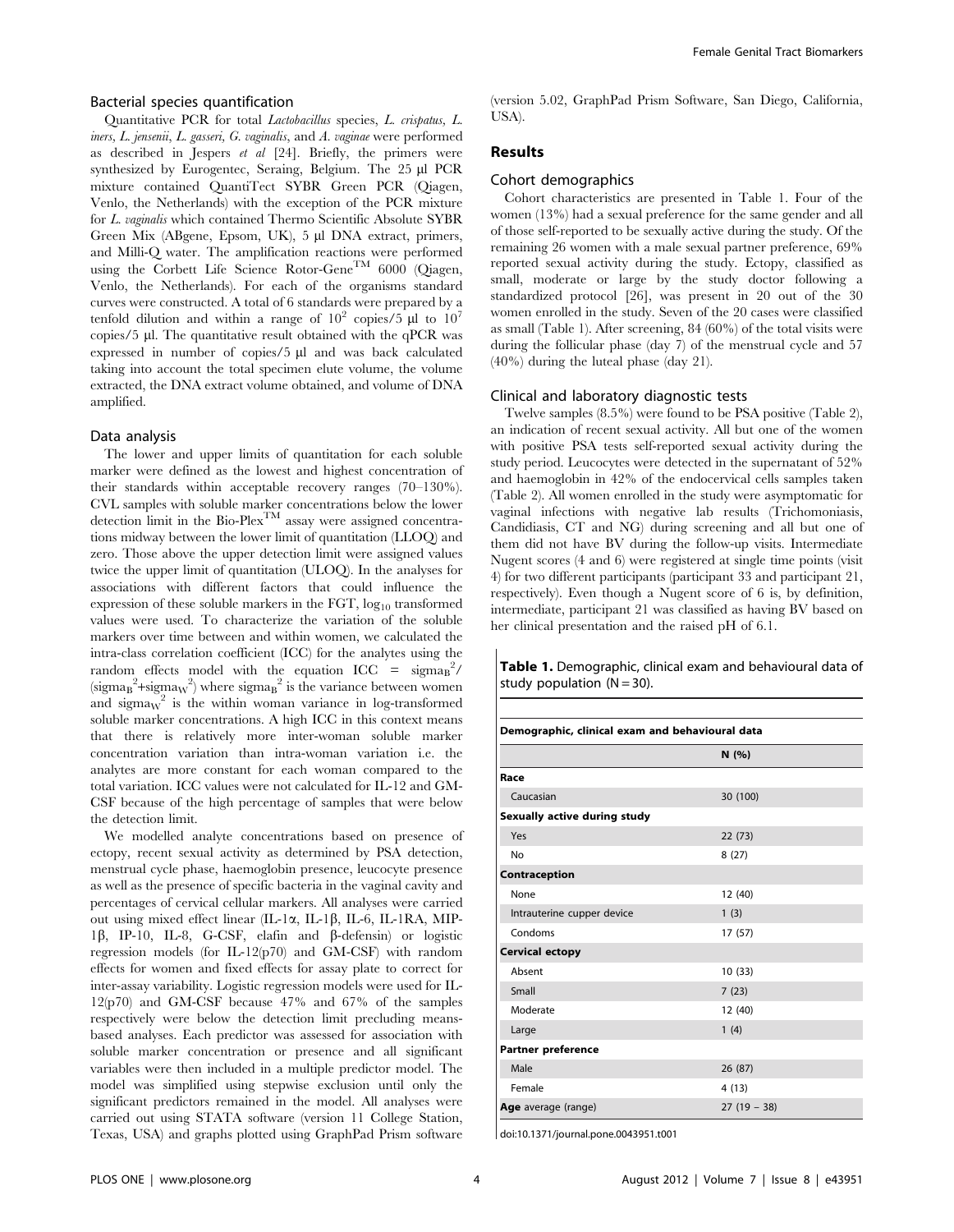Table 2. Clinical laboratory data from samples of study population  $(N = 141)$ .

#### Clinical lab data

|                           |                        | No. of samples (%) |
|---------------------------|------------------------|--------------------|
| <b>Vaginal secretions</b> | pH                     |                    |
|                           | 3.6                    | 98 (69.5)          |
|                           | 4.1                    | 42 (29.8)          |
|                           | 6.1                    | 1(0.7)             |
|                           | <b>Nugent score</b>    |                    |
|                           | $\mathbf 0$            | 133 (94.3)         |
|                           | 1                      | 5(3.6)             |
|                           | $\overline{2}$         | 0(0.0)             |
|                           | 3                      | 1(0.7)             |
|                           | $\overline{4}$         | 1(0.7)             |
|                           | 5                      | 0(0.0)             |
|                           | 6                      | 1(0.7)             |
|                           | >6                     | 0(0.0)             |
|                           | <b>PSA positive</b>    |                    |
|                           | Yes                    | 12(8.5)            |
|                           | <b>No</b>              | 129 (91.5)         |
| <b>Cells supernatant</b>  | Leucocyte presence b   |                    |
|                           | Yes                    | 70 (52)            |
|                           | No                     | 65 (48)            |
|                           | Haemoglobin presence b |                    |
|                           | Yes                    | 57 (42)            |
|                           | <b>No</b>              | 78 (58)            |

<sup>b</sup>6 missing values.

PSA: prostate-specific antigen.

doi:10.1371/journal.pone.0043951.t002

### Distribution of soluble markers concentrations in CVL

As can be seen in figure 1, the most readily measurable cytokines, chemokines and growth factors (Figure 1A) in CVL showed a median concentration in the pg/ml protein range while the anti-inflammatory IL1-RA (Figure 1A), the anti-protease elafin as well as  $\beta$ -defensin (Figure 1B) were in the ng/ml range. All analytes evaluated were detected in the majority of the CVL samples, except for IL-12(p70) and GM-CSF that were below the LLOQ in at least 40% of the samples. Details of the mean, median, range and SD as well as percentages detected for each soluble marker in the women in our cohort are given in table 3.

## Longitudinal variation of soluble markers concentrations in CVL

Inter- and intra-woman variation in soluble marker concentration differed from one analyte to another. For most of the soluble markers the inter-woman variation was higher than the variation between repeated samplings at different time points for the same woman (ICC  $>0.50$ ). As seen in table 4, the ICC values were highest with IL-8, elafin and  $\beta$ -defensin meaning that for these three analytes, their concentrations were relatively more constant over time in each woman and the inter-woman variation was higher. G-CSF had the lowest ICC value  $(0.41)$  indicating a relatively large variation between repeated sampling for the same woman compared to the variation in the analyte concentrations between women. Longitudinal trends for each analyte and each woman are shown in Figure S1.

## Characterization of immune cellular markers in the endocervical canal

A median of 3.1% of endocervical cells collected using swabs from the study population were monocytes of which 52% expressed both CD4 and CCR5 receptors (Figure 2). Of the total cells, a median of 0.8% were T-cells with 60.9% combined CD4 and CCR5 expression. Even though the women in our study were asymptomatic for FGT infections, a significant median proportion (45.7%) of the monocytes and 15.7% of the T-cells collected from their FGT expressed the immune activation marker HLA-DR.

#### Predictors of concentrations of soluble markers in CVL

Clinical predictors. Cervical ectopy was strongly and consistently associated with higher levels of the pro-inflammatory IL-1 $\beta$ , IL-8, IL-6, MIP-1 $\beta$  and G-CSF soluble markers in CVL (Table 5).

The levels of IL-1 $\alpha$  and  $\beta$ -defensin were elevated in the CVL of women at day 21 of their menstrual cycle compared to day 7. In contrast, day 21 samples had lower IL-1RA and MIP-1 $\beta$ concentrations compared to day 7 samples. Lower levels of IP-10 were also observed in day 21 samples with statistical significance only in the univariate regression model.

In CVL samples of women with detectable white blood cells, higher levels of IL-1 $\alpha$ , IL-1 $\beta$  and G-CSF and lower levels of IP-10 were quantified.

The presence of PSA in vaginal secretions and the presence of haemoglobin in endocervical cells' supernatant showed single, independent associations with higher IP-10 and IL-1RA concentrations in CVL, respectively.

Vaginal microbiome predictors. No significant associations were observed between any of the species over more than one soluble marker (Table 5). Single associations were observed between the presence of *Lactobacillus iners*, a non- $H_2O_2$  producer and IL-8. GM-CSF appeared to be higher in samples from women with *Lactobacillus gassen*. Women with *Lactobacillus crispatus* and Lactobacillus jensenii present showed a negative association with cellular inflammatory markers (Table 6) but no association with soluble inflammatory markers.

Endocervical cellular predictors. In the samples with higher percentages of CD3 positive T-cells, concentrations of IL-1RA, GM-CSF and elafin were also higher. Higher percentages of CD3+ CD4+ CCR5+ cells were weakly associated with lower levels of elafin.

## Predictors of expression of cellular markers in the endocervix

The presence of ectopy was associated with a higher percentage of total monocytes and CD3+ CD4+ CCR5+ cells but a lower percentage of activated monocytes (Table 6). As with soluble markers, fluctuations with the menstrual cycle was observed with the cellular markers. Specifically, total monocytes, CD3+ HLA-DR+ and CD3+ CD4+ CCR5+ cells were higher on day 21 compared to day 7 of the menstrual cycle. The presence of haemoglobin in the cells' supernatant was associated with a higher percentage of activated monocytes.

The impact of bacterial species on the cellular markers in the endocervical canal in our cohort was only seen with the presence of both L. crispatus and L. jensenii that was associated with reduced total T-cells, CD3+ HLA-DR+ and CD3+ CD4+ CCR5+ cells in our cohort.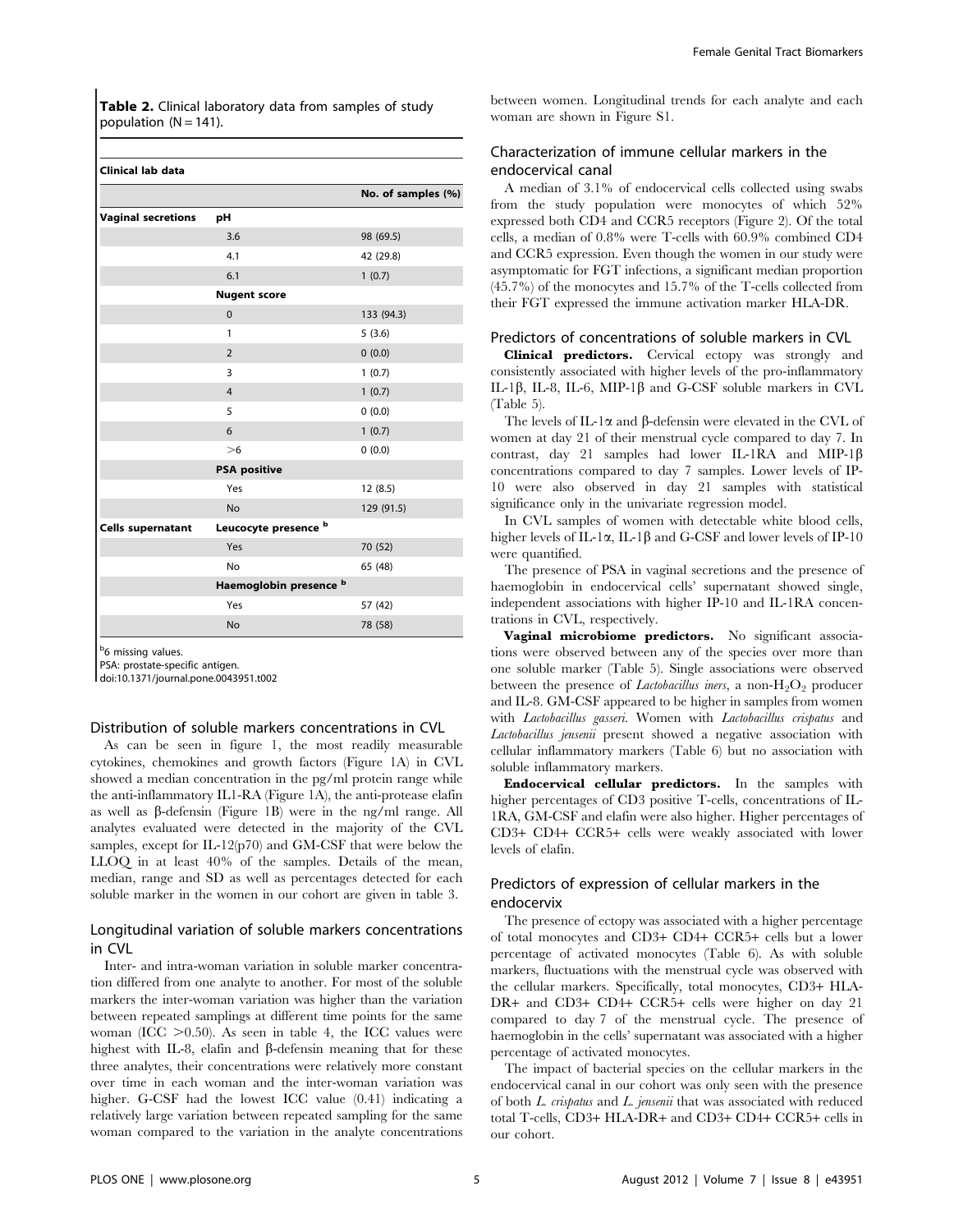

Figure 1. Distribution of soluble marker concentrations in lavage samples. Cytokines, chemokines and growth factors were measured in CVL samples using the Bio-PlexTM assay while Elafin and b-defensin were quantified using ELISA. Each data point represents a single sample and the line through data points represents the median concentration. doi:10.1371/journal.pone.0043951.g001

### Participants with intermediate Nugent scores

The two women with intermediate Nugent scores on their fourth visits to the clinic (participants 21 and 33) had unique expression profiles of specific soluble markers and bacterial species colonization. Specifically, IL-1 $\beta$ , IL-8, IL-12(p70) and MIP-1 $\beta$ expression in these women peaked at visit 4. Visit 4 was also the time point at which the highest quantity of  $A$ , vaginae and  $L$ , iners but not G. vaginalis were detected in the vaginal swab samples of participant 21 (Figure 3). The bacterial species profile of participant 33 was slightly different with G. vaginalis and L. iners but not A. vaginae peaking at visit four. Interestingly, IL-6

## Table 3. Soluble markers concentrations in CVL samples of study population.

| Soluble marker              | <b>Percentage detected</b> | <b>CVL</b> concentration (pg/ml)                              |
|-----------------------------|----------------------------|---------------------------------------------------------------|
| Pro-inflammatory cytokines  |                            |                                                               |
| $IL-1\alpha$                | 99                         | 17.51 (0.77 - 513.04) <sup>a</sup> 35.73 (67.27) <sup>b</sup> |
| $IL-1\beta$                 | 90                         | $6.73$ (0.23 - 289.98) 23.05 (44.19)                          |
| $IL-6$                      | 96                         | $6.70$ (0.15 - 624.10) 17.08 (57.33)                          |
| $IL-12(p70)$                | 53                         | $0.50$ (0.25 - 5.10) 0.61 (0.71)                              |
| Anti-inflammatory cytokines |                            |                                                               |
| IL-1RA                      | 99                         | 14,424 (3,372 - 156,688) 16,119 (14,554)                      |
| <b>CC</b> chemokines        |                            |                                                               |
| $MIP-1\beta$                | 76                         | $8.40$ (0.65 - 140.90) 18.65 (25.48)                          |
| <b>CXC</b> chemokines       |                            |                                                               |
| $IP-10$                     | 100                        | 185.55 (12.23 - 24,659) 592.47 (2,247)                        |
| IL-8                        | 100                        | 203.80 (7.20 - 1,128) 247.12 (204.90)                         |
| <b>Growth factors</b>       |                            |                                                               |
| <b>GM-CSF</b>               | 33                         | $0.405$ (0.39 - 2.71) 0.68 (0.45)                             |
| G-CSF                       | 100                        | $93.36$ (1.75 - 5,138) 166.74 (460.74)                        |
| Antimicrobial proteins      |                            |                                                               |
| <b>Elafin</b>               | 100                        | 73,465 (8,591 - 704,092) 117,706 (116,832)                    |
| β-defensin                  | 100                        | 5,553 (2.45 - 269,839) 16,216 (29,961)                        |
| Total protein <sup>c</sup>  | 100                        | $0.1724$ (0.012 - 2.084) 0.246 (0.2312)                       |

a Median (minimum – maximum).

<sup>c</sup>mg/ml.

doi:10.1371/journal.pone.0043951.t003

<sup>&</sup>lt;sup>b</sup>Mean (SD).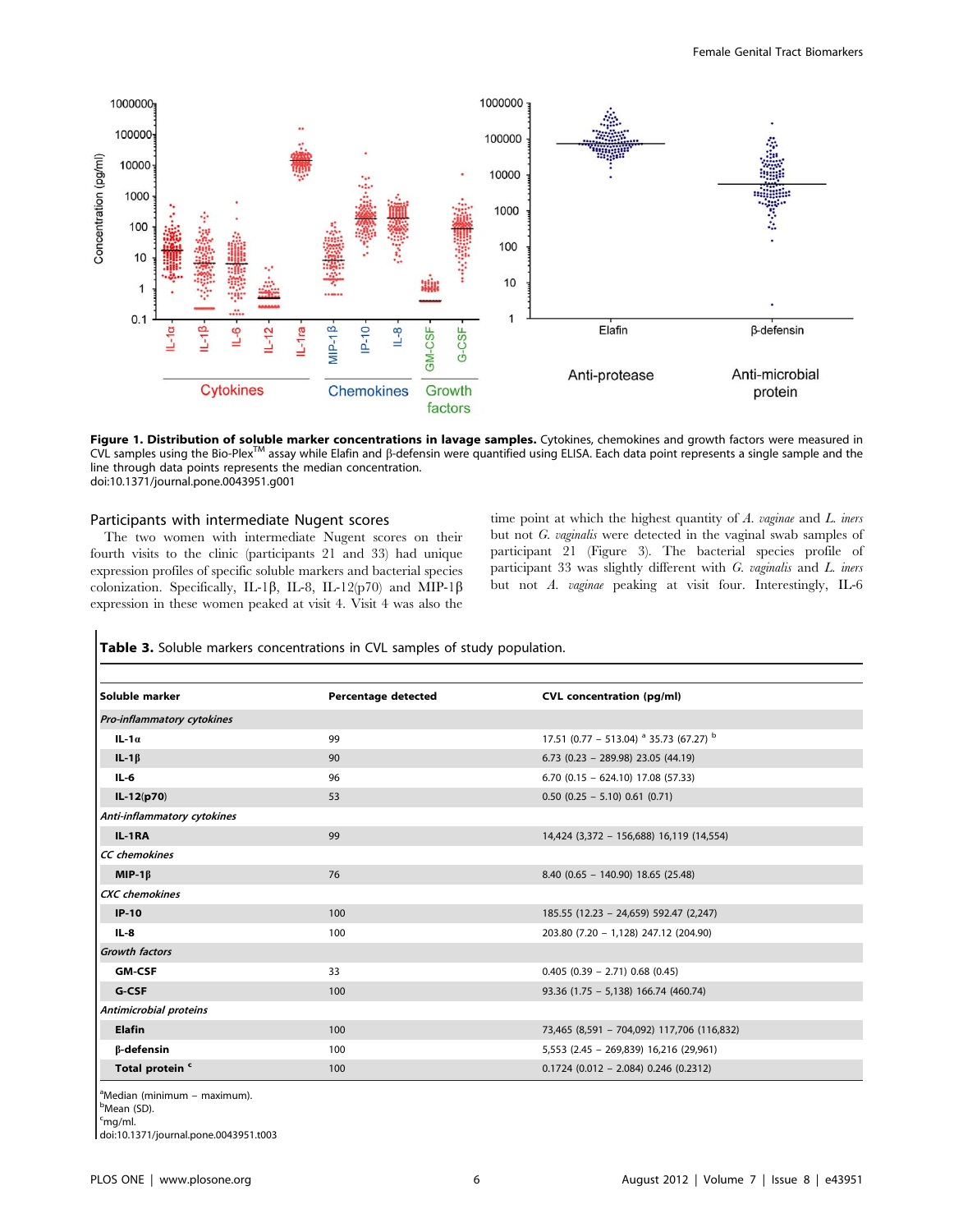Table 4. Intra-class correlation coefficients (ICC) for soluble markers concentrations in CVL.

| Soluble marker    | ICC             |
|-------------------|-----------------|
| $II-1\alpha$      | 0.60            |
| $IL-1\beta$       | 0.59            |
| $IL-6$            | 0.51            |
| $IL-12$           | ND <sup>a</sup> |
| IL-1ra            | 0.50            |
| $MIP-1\beta$      | 0.61            |
| $IP-10$           | 0.53            |
| $IL-8$            | 0.70            |
| GM-CSF            | ND <sup>a</sup> |
| G-CSF             | 0.41            |
| Elafin            | 0.72            |
| $\beta$ -defensin | 0.63            |

<sup>a</sup>Not done due to the high percentage of samples in which the cytokine concentrations were below the detection limits of our assay. doi:10.1371/journal.pone.0043951.t004

expression dipped in participant 21 but peaked in participant 33 at that time point.

#### **Discussion**

Characterization of soluble and cellular biomarkers and the factors that influence their secretion in the FGT is undoubtedly important for the field of anti-HIV microbicide development. Our study describes normative expression levels of a selected panel of soluble biomarkers in the lower FGT of a typical healthy Caucasian population for an early phase I microbicide trial. These biomarkers were selected based on comparison of an initial  $\mathrm{Bio-plex}^{\mathrm{TM}}$  run with 27 analytes with results from two different populations in Rwanda and the United States of America as described elsewhere [27]. In addition we characterized cervical Tcells and monocytes, which are markers of cellular immunity, sensitive to inflammation and potentially susceptible to HIV. Finally, we investigated whether characteristics such as ectopy, menstrual cycle phase, bacterial species and the presence of PSA, leucocytes and haemoglobin in endocervical secretions were associated with levels of soluble and cellular biomarkers in the female genital mucosa.

Not all selected soluble biomarkers were detected in all samples. This observation is in agreement with other studies where, for example, GM-CSF and IL-12(p70) were also below the LLOQ for the majority of samples regardless of sampling site (endocervix or vagina) or specimen collection method [28]. Separately, in the ECS samples of female adolescents in the US collected by Weckcel<sup>®</sup> sponges, 39% of samples analysed for IL-12(p70) were below the detection limit [29]. In a different study by Lieberman et al [12], however, IL-12(p70) was readily detectable in all endocervical secretion samples of healthy, non-pregnant women. These discrepant results may be reflective of methodological differences between the studies and highlight the need of developing standardised methods that should be used for analyte detection if results are to be favourably compared between studies for eventual selection of biomarkers to be used in clinical trials.



Figure 2. Characterization of endocervical leucocyte markers on cells sampled using flocked swabs. Three point one percent of endocervical cells collected using swabs were monocytes. Fifty two percent of these cells expressed both the CD4 and CCR5 receptors. Of the total cells, 0.8% were T-cells with 60.9% combined CD4 and CCR5 expression. Even though the women in our study were asymptomatic, a significant proportion (45.7%) of the monocytes and 15.7% of the T-cells collected from their FGT expressed the immune activation marker HLA-DR. All percentages refer to median levels in the study population. doi:10.1371/journal.pone.0043951.g002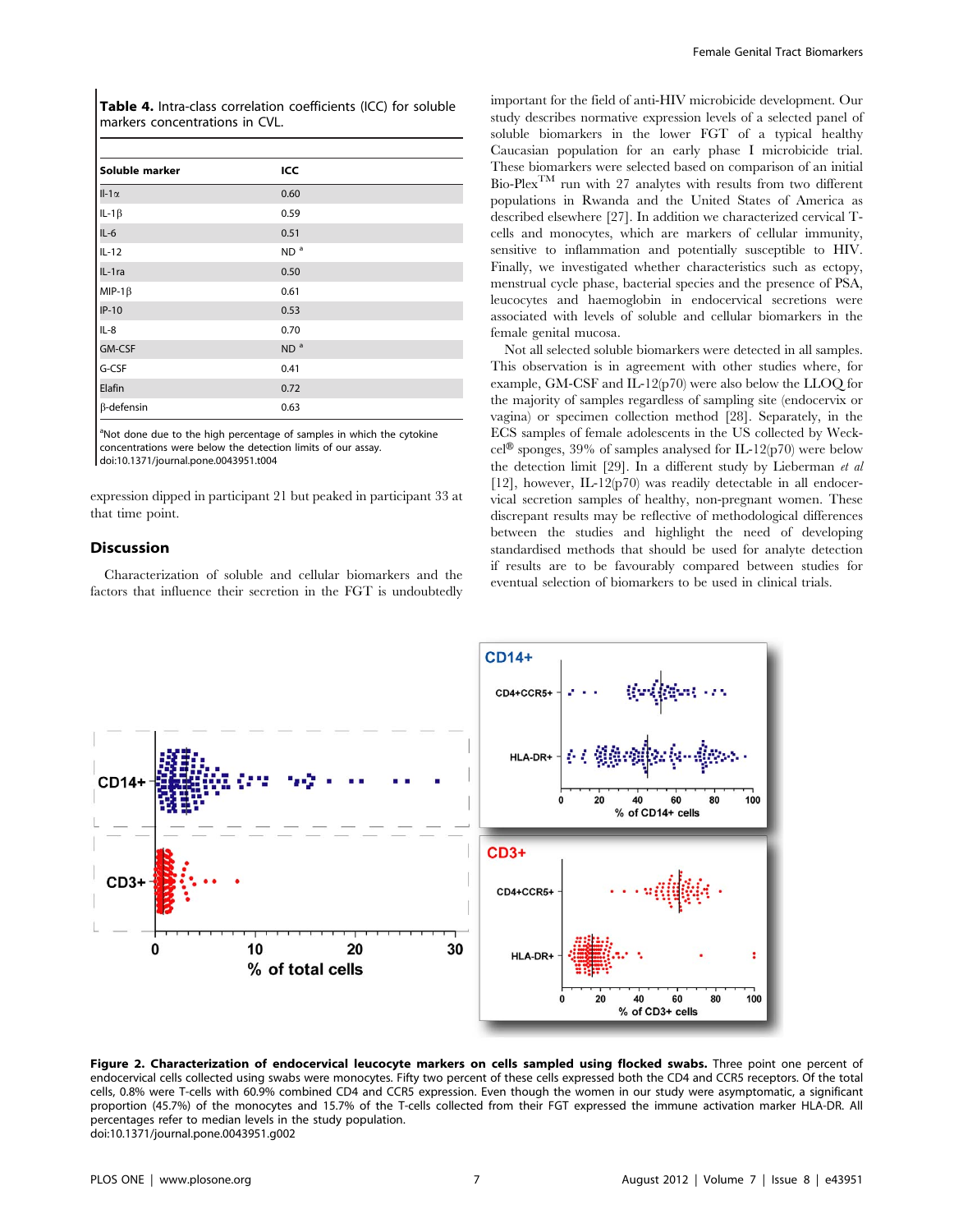Table 5. Association coefficients between soluble markers and their clinical, vaginal microbiome and endocervical cellular predictors.

|                                          |         |             |                   |                       |          |          |         |         |                   | IL-1 $\alpha$ IL-1 $\beta$ IL-6 IL-12 <sup>a</sup> IL-1RA MIP-1 $\beta$ IP-10 IL-8 GM-CSF <sup>a</sup> G-CSF IL-1RA:IL-1 $(\alpha+\beta)$ | Elafin   | β-defensin |
|------------------------------------------|---------|-------------|-------------------|-----------------------|----------|----------|---------|---------|-------------------|-------------------------------------------------------------------------------------------------------------------------------------------|----------|------------|
| <b>Cervical ectopy</b>                   |         | $0.75*$     | $0.89*$           |                       | $0.56*$  |          | $0.48*$ |         | $0.67*$           |                                                                                                                                           |          |            |
| <b>PSA</b> presence                      |         |             | 0.36 <sup>§</sup> |                       |          | $0.30*$  |         |         |                   |                                                                                                                                           |          |            |
| Menstrual cycle phase <sup>b</sup> 0.23* |         |             |                   | $-0.08*$              | $-0.14*$ | $-0.135$ |         |         |                   | $-0.24*$                                                                                                                                  |          | $0.12*$    |
| Haemoglobin                              |         |             |                   | $0.07*$               |          |          |         |         |                   |                                                                                                                                           |          |            |
| <b>Leucocytes</b>                        | $0.24*$ | $0.40*$     |                   | $-0.13$ <sup>\$</sup> |          | $-0.25*$ |         |         | $0.31*$           | $-0.36*$                                                                                                                                  |          |            |
| L. crispatus & L. jensenii<br>presence   |         |             |                   |                       |          |          |         |         |                   |                                                                                                                                           |          |            |
| L. iners presence                        |         | $0.52^{\$}$ |                   |                       |          |          | $0.25*$ |         |                   |                                                                                                                                           |          |            |
| L. gasseri presence                      |         |             |                   |                       |          |          |         | $3.36*$ |                   |                                                                                                                                           |          |            |
| G. vaginalis & A. vaginae<br>presence    |         |             | $-0.46^{\$}$      |                       |          |          |         |         |                   |                                                                                                                                           |          |            |
| $\%$ T-cells                             |         |             |                   | $0.05*$               |          |          |         | $1.94*$ |                   |                                                                                                                                           | $0.04*$  |            |
| % Monocytes                              |         |             |                   |                       |          |          |         |         |                   |                                                                                                                                           |          |            |
| CD3+HLADR+                               |         |             |                   |                       |          |          |         |         |                   |                                                                                                                                           |          |            |
| CD14+HLADR+                              |         |             |                   |                       |          |          |         |         |                   |                                                                                                                                           |          |            |
| CD3+CD4+CCR5+                            |         |             |                   |                       |          |          |         |         | 0.01 <sup>5</sup> |                                                                                                                                           | $-0.01*$ |            |
| CD14+CD4+CCR5+                           |         |             |                   |                       |          |          |         |         |                   |                                                                                                                                           |          |            |

a Associations between IL-12(p70), GM-CSF and their predictors were modelled using logistic regression and their association in the table described using odds ratios.<br>Purtod (day 21) yr follicular (day 7) phase <sup>b</sup>Luteal (day 21) vs. follicular (day 7) phase.

Data on soluble marker concentrations was log-transformed before analysis. \*Association coefficients representing associations that remained statistically significant in multivariate models. \$ Coefficients representing univariate associations.

PSA: prostate-specific antigen.

doi:10.1371/journal.pone.0043951.t005

Cervical ectopy is a condition in which a proportion of the ectocervix is lined by columnar epithelium instead of the multilayered squamous epithelium usually found in the mature ectocervix. A thinner mucosal barrier would imply greater vulnerability to physical trauma during coitus leading to inflammation and also exposure of sub-mucosal HIV target cells. It is not surprising therefore that previous studies have found ectopy to be a probable risk factor for HIV infection [30,31,32]. The strong association of cervical ectopy with the mainly pro-inflammatory soluble markers in our study is consistent with a recent study that found higher levels of pro-inflammatory cytokines/chemokines in the CVL of healthy young women with predominantly columnar and metaplastic ectocervical epithelium compared to predominant squamous epithelium [33] including IL-1 $\beta$ , IL-6 and IL-8 as observed in our study. Previously, in vitro experiments with nonstimulated immortalized cell lines of endocervical origin showed higher expression of IL-6, IL-8 and M-CSF compared with cell lines of ectocervical origin under the same conditions [34] corroborating observations seen in women with ectopy.

Based on a general consistency between anamnestic data and testing for PSA, this marker was found to be a reliable measure of recent sexual activity in our study population. However, the single

Table 6. Association coefficients between endocervical cellular markers and their clinical and vaginal microbiome predictors.

|                                     | % T-cells | % Monocytes | CD3+ HLADR+ | CD14+ HLADR+ | <b>CD3+ CD4+ CCR5+</b> |
|-------------------------------------|-----------|-------------|-------------|--------------|------------------------|
| <b>Cervical ectopy</b>              |           | $2.67*$     |             | $-16.81*$    | $8.49*$                |
| <b>PSA</b> presence                 |           |             |             |              |                        |
| Menstrual cycle phase <sup>a</sup>  |           | $1.95*$     | $5.27*$     | $-7.97^{\$}$ | $5.02*$                |
| Haemoglobin                         |           |             |             | $9.38*$      |                        |
| Leucocytes                          |           |             |             |              | $7.5^{\textcirc}$      |
| L. crispatus & L. jensenii presence | $-0.448*$ |             | $-6.94*$    |              | $-6.113*$              |
| L. iners presence                   |           |             |             |              |                        |
| L. gasseri presence                 |           |             |             |              |                        |
| G. vaginalis & A. vaginae presence  |           |             |             |              |                        |

<sup>a</sup>Luteal (day 21) vs. follicular (day 7) phase.

Data on soluble marker concentrations was log-transformed before analysis. No associations were found with CD14+ CD4+ CCR5+ cells. \*Association coefficients representing associations that remained statistically significant in multivariate models. <sup>\$</sup> Coefficients representing univariate associations.

PSA: prostate-specific antigen. doi:10.1371/journal.pone.0043951.t006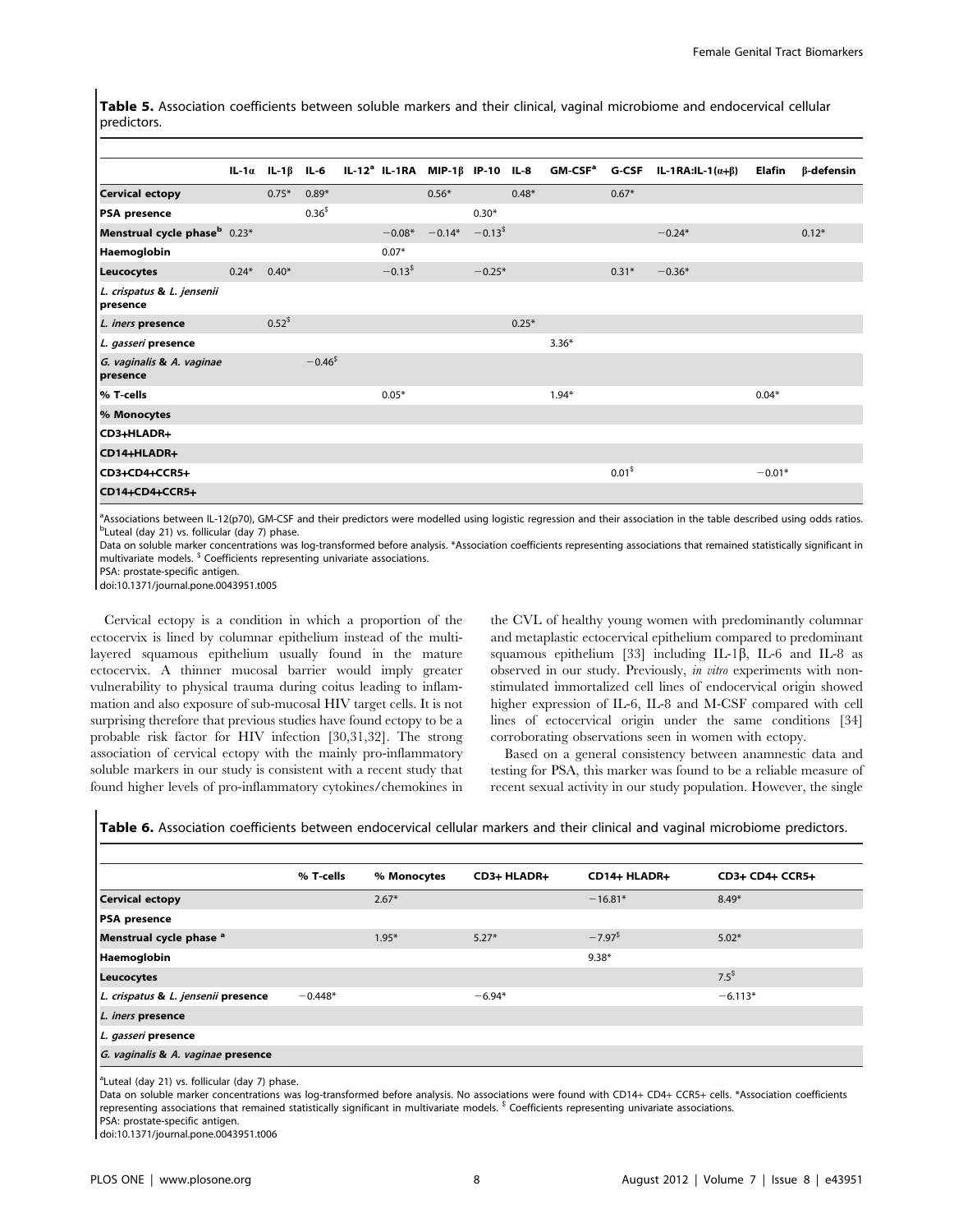

Figure 3. Case profiles of longitudinal trends of selected bacterial species counts and soluble biomarkers for women with intermediate Nugent scores on visit 4. Two women with intermediate Nugent scores on their fourth visits to the clinic (participants 21 and 33) had unique expression profiles of specific soluble markers and bacterial species colonization. Specifically, IL-1 $\beta$ , IL-8 and modestly IL-12(p70) and MIP-1ß expression in these women peaked at visit 4. Interestingly, visit 4 was also the time point at which A. vaginae and L. iners peaked for participant 21 and G. vaginalis and L. iners peaked for participant 33. Of note, IL-6 expression dipped in participant 21 but peaked in participant 33 at visit four. doi:10.1371/journal.pone.0043951.g003

incidence where the FGT secretions tested positive for PSA even though the subject did not report sexual activity indicates the importance of verification of self-reported data by laboratory methods especially in the context of microbicide trials. Previous reports of ectopic prostatic tissue in the upper and lower FGT [35,36,37] that could explain exceptional detection of PSA in semen-free vaginal samples [38] call for caution in interpretation of results. That said, intercourse is known to disrupt the vaginal ecosystem as constituents of seminal plasma optimize conditions to promote conception. For example, vaginal pH is increased after coitus due to the higher pH of semen, with semen also promoting the influx of leucocytes and Langerhans cells into the FGT [39,40]. Changes in vaginal bacterial species can also be expected as during coitus, bacteria colonising the perineum could be transferred into the vagina. The observation in our study of increased concentrations of IP-10 (and univariately IL-6) in the presence of PSA are in agreement with a recent study that reported increased leukocyte recruitment and pro-inflammatory cytokine mRNA expression in ectocervical tissue exposed to seminal fluid during coitus [41]. This pro-inflammatory effect was independent of the physical effects of coitus as it was not seen in controls who used condoms. In vitro, seminal plasma induced IL-6 production in ectocervical cells but not vaginal or endocervical cells [39]. These changes, coupled with the physical effects of coitus, can lead to greater susceptibility to infection upon exposure to HIV and should also be taken into account in clinical trials that also assess the effects of microbicide compounds on the FGT.

Our study also recorded variations in concentrations of specific soluble and cellular immune modulators with the menstrual cycle. These variations are not surprising given the hormonal changes occurring in the female genital tract during the course of the menstrual cycle. Wira and Fahey even suggested a window of viral infectivity on days 14–23 of the menstrual cycle during which FGT immunity is suppressed by sex hormones [42]. In the CVL of healthy pre-menopausal women, Al-Harthi and colleagues [43] found five-fold higher expression of IL-6 and IL-1 $\beta$  in the follicular compared to the luteal phase of the menstrual cycle. In contrast, the same group found equal expression of the same cytokines in the CVL of HIV-seropositive pre-menopausal women with significant elevation only seen during menses [44]. Our study group did not show differences in the expression of these two cytokines between the follicular and luteal phases. While HIV infection could explain differences observed in their studies and ours, a significant difference is that our study controlled for ectopy which was associated with both IL-1 $\beta$  and IL-6 expression and could have confounded their analyses. Fleming et al [45] also demonstrated maximal β-defensin-1 mRNA expression in the endometrium during the mid-secretory phase and maximal  $\beta$ defensin-2 mRNA expression during menstruation. Another study showed positive correlation of CVL levels of M-CSF with serum levels of E2 and the E2/P ratio [46] and increased levels of IL-1 $\beta$ and  $TGF\beta2$  [46]. Estradiol, a hormone which is increased together with progesterone in the luteal phase, has previously been shown to increase mRNA expression of human  $\beta$ -defensin-2 by uterine epithelial cells while at the same time inhibiting the expression of the pro-inflammatory TNF- $\alpha$ , IL-6 and IL-8 in vitro [47]. This probable two-sided effect of the sex hormone is also seen in our study where IP-10 and MIP-1 $\beta$  were decreased on day 21 compared to day 7 of the menstrual cycle. It remains unknown, however, what role progesterone played in these fluctuations and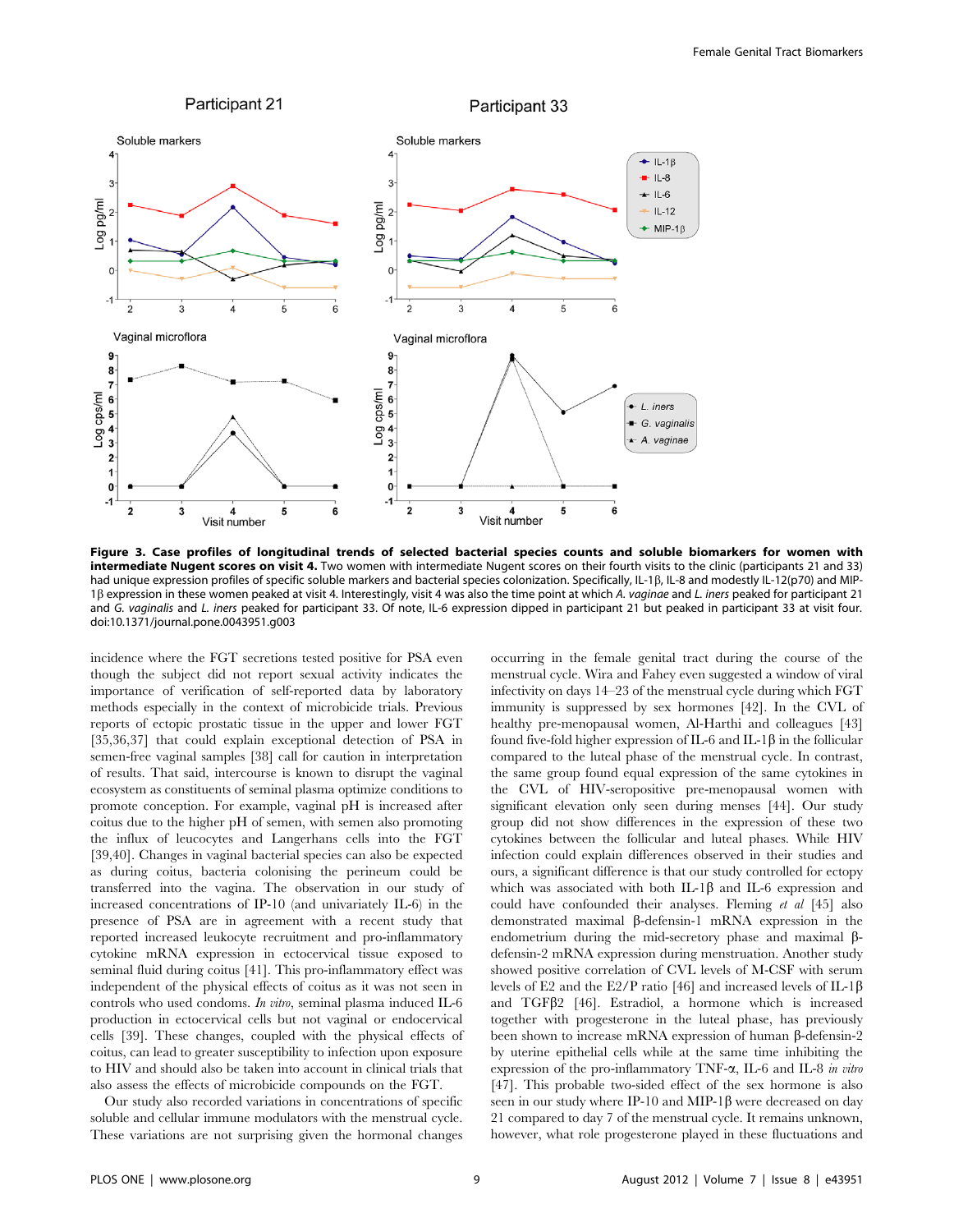future in vitro studies would benefit from assessing the combined effects of these sex hormones to gain a better understanding of the in vivo situation. Of note, we demonstrated increased expression of IL-1 $\alpha$  and  $\beta$ -defensin and decreased expression of IL-1RA in the luteal compared to the follicular phase of the menstrual cycle, highlighting the need to take into account the menstrual cycle time point during microbicide trials. Differential counts of L. crispatus  $(0.22 \log \text{higher})$  and L. iners  $(0.83 \log \text{ lower})$  on day 21 compared to day 7 of the menstrual cycle were also observed in a sub-group of our study population as described elsewhere by Jespers et al [24].

Detection of haemoglobin in cervicovaginal secretions is not unusual even when sampling is done outside menses. Haemoglobin was detected in 64% of ECS by Lieberman et al [12] although there was no significant association with any of the analytes tested in their study. An earlier study documented significantly higher concentrations of IL-10 and IL-12(p70) in blood-contaminated ECS samples compared to non-contaminated samples [29]. Haemoglobin presence in cells supernatant was positively but weakly associated with IL-1RA and activated monocytes in our population. These results need to be interpreted with caution as it is possible that soluble and cellular markers of systemic origin leak into the FGT due to trauma from sampling and are not reflective of a local immune response at the female genital mucosa. Leucocyte presence that is a normal marker of inflammation was unsurprisingly positively associated with pro-inflammatory analytes IL-1 $\alpha$ , IL-1 $\beta$  and G-CSF in CVL and negatively with IL-1RA. A recent study also found a strong correlation between the neutrophil marker myeloperoxidase (MPO) and G-CSF that supports neutrophil function [48].

Bacterial vaginosis, a condition in which the vagina is colonized by anaerobic bacteria instead of the protective lactobacilli species, has been associated with increased susceptibility to STIs and HIV infection [49,50,51]. In our study population, the presence of both G. vaginalis and A. vaginae was inversely correlated with IL-6. This partial dampening of the immune response could possibly explain the presence of these BV related organisms in healthy asymptomatic women. The two participants (21 and 33) with intermediate Nugent scores had distinct vaginal microbiome and soluble marker expression profiles. Participant 21 complained of a vaginal itch, had a white watery discharge on examination and a vaginal pH of 6.1 during her fourth visit to the clinic. She was treated with 150mg Diflucan for clinical candidiasis and improved on the next day. These clinical symptoms combined with a Nugent score of six led to her classification as having BV. The Nugent scores during her other visits were all zero. Interestingly, a longitudinal assessment of the CVL concentrations of the soluble immune modulators in participants 21 and 33 show similar trends (figure 3); IL-1 $\beta$ , IL-8 and modestly IL-12(p70) and MIP-1 $\beta$  all peak during visit 4 when these participants had intermediate Nugent scores. These observations are partly in agreement with a different study where both IL-1 $\beta$  and IL-1RA were found to be significantly higher in women with intermediate Nugent scores compared to women with normal Nugent scores [19]. Cauci et al [52] showed 13 fold vaginal IL-1 $\beta$  in women with BV in association with anti-Gardnerella vaginalis hemolysin (Gvh) IgA response. They concluded that the induction of the pro-inflammatory cytokine  $IL-1\beta$  might be a necessary event to elicit an innate immune response to control anaerobic genital tract infections and that high levels of vaginal IL- $1\beta$  were associated with mounting of an antigen-specific mucosal immune response in women with bacterial vaginosis [53]. A recent in vitro model of vaginal bacterial colonization showed that in contrast to L. crispatus, BV-associated P. bivia and especially A. vaginae induce increased production of pro-inflammatory chemokines (e.g. IL-8) [54]. Importantly, the peaks in pro-inflammatory

cytokines observed in these two participants in our study coincide with peaks of both A. vaginae and L. iners for participant 21 and  $G$ . *vaginalis* and  $L$ . *iners* for participant 33 (figure 3). In participant 21, IL-6 concentrations dipped during visit 4 when both A. vaginae and G. vaginalis were present corroborating the inverse association seen before. G. vaginalis was constantly present in this participant and she only developed clinical symptoms when A. vaginae was also present. In contrast, in participant 33 IL-6 peaked during this visit but there was also no peak of  $A$ . vaginae, suggesting that  $A$ . vaginae and G. vaginalis work in concert to dampen IL-6 expression and cause BV.

The presence of both L. crispatus and L. jensenii was not related to any of the cytokines or chemokines and had an inverse association with the total percentage of T-cells, CD3+ HLA-DR+ and CD3+ CD4+ CCR5+ cells. This is in agreement with the knowledge that the Lactobacillus species are the major constituents of the healthy vaginal microbiota in women and that they have consistently been associated with absence of vaginal symptoms, reduced risk of STIs and a healthy pregnancy outcome [55,56]. In our healthy women the presence of L. iners, a non- $H_2O_2$  producing bacterium, was associated with increased IL-1 $\beta$  and IL-8. L. iners is present in high numbers in women with and without BV as demonstrated by Jespers et al [24]. In contrast to studies carried out in North America and Europe where L. crispatus dominates, L. iners has been shown to be the predominant species in a study in Nigeria [57]. Unpublished data from Tanzania also shows predominance in L. iners [58] in spite of a normal flora as defined by Nugent. Assuming that  $L$ . crispatus is the key flora of a healthy vagina, the lack of it may be related to the high BV population prevalence in Tanzania. In addition, Srinivasan and colleagues showed that concentrations of L. iners increase after antibiotic treatment for BV, suggesting that it fills in for bacteria successfully eradicated by treatment [59] and that women who have been previously treated for BV, may be at higher risk for recurrence. Associations between the different types of vaginal flora in this study population are described elsewhere by Jespers *et al* [24].

A potential weakness of the study is that ectopy was determined by observation and not by photography and computer-assisted measurement. The associations with ectopy however remained strongly significant in the multivariate analyses ruling out the probability that they were chance associations. Additionally, scoring of ectopy for all participants was done by a single physician using a documented manual, thereby excluding variation due to subjective interpretation/classification. Finally, statistical significance was retained in the associations even when only the moderate and large ectopies were considered as present and the small ones classified as absent (data not shown). Given the relatively large number of possible predictors and outcome measures, only associations which were observed across several soluble markers in CVL are expected to be reproducible. Single associations could be due to chance and should be confirmed in further studies.

Soluble marker concentrations described in this study can act as reference values for further studies in women with similar or different profiles. Comparison of concentrations across studies will however only be feasible once sample collection, processing and measurement methods are standardized. Most studies use traditional ELISAs or multiplex immunoassays for soluble markers detection. The main advantage of using multiplex assays for detection of soluble biomarkers is that very small volumes of samples are needed to detect multiple analytes and this is especially beneficial in the case of ECS where eluted sample volumes are limited. Establishing the normative ranges of soluble and cellular biomarkers in healthy populations allows for the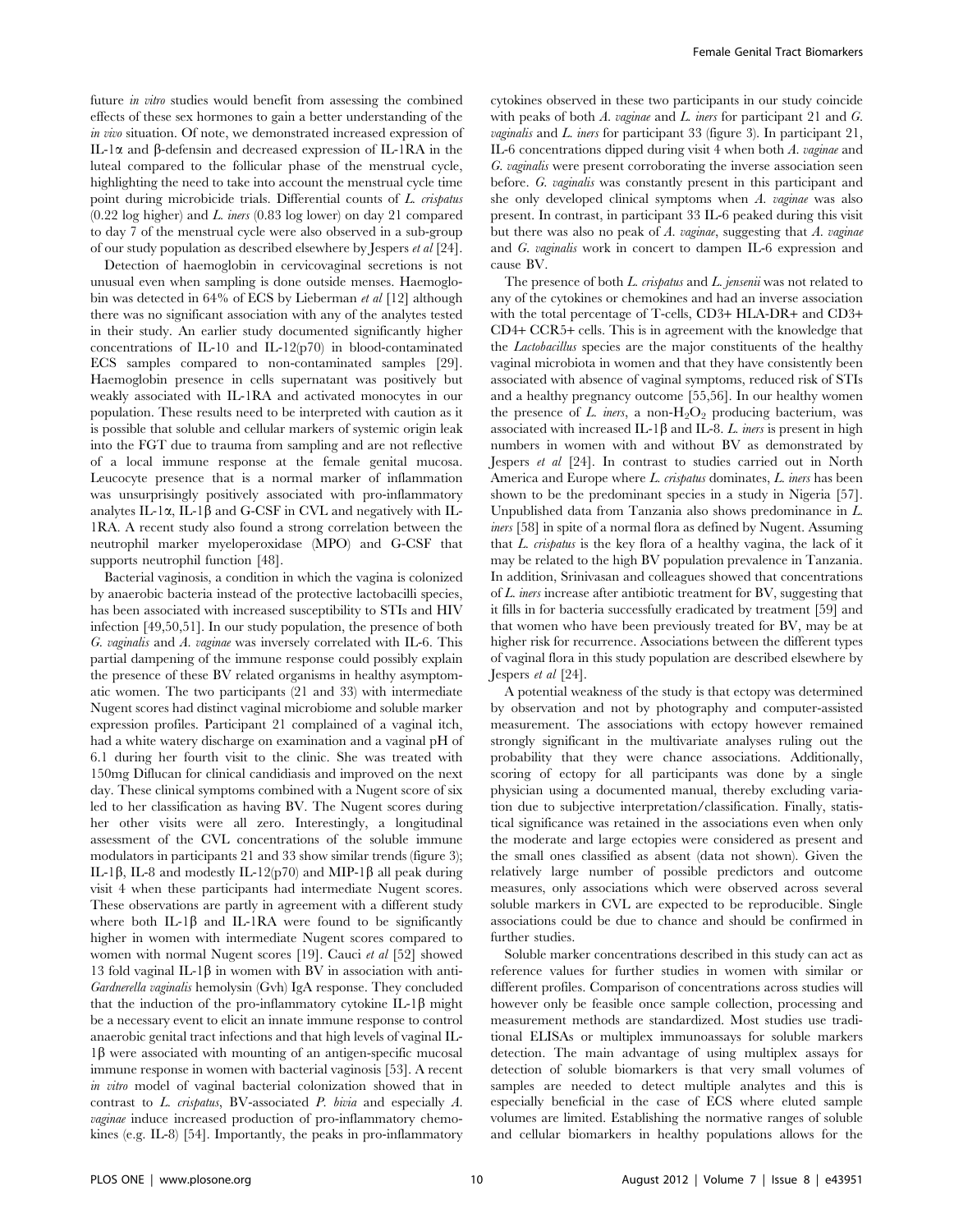selection of specific ones with distinct expression profiles under conditions of immune activation and whose variations can be universally attributed to specific predictors and hence can be reliably used as indicators of product safety within the setting of microbicides clinical trials. In future, clinical trials should consider ectopy, sexual activity as determined by PSA presence, menstrual cycle phase and presence of bacterial species in the FGT as possible confounders when evaluating the possible inflammatory effects of microbicide compounds in the FGT.

#### Supporting Information

Figure S1 Longitudinal trends of soluble markers concentrations in CVL by participant. Longitudinal trends

## References

- 1. Abdool Karim Q, Abdool Karim SS, Frohlich JA, Grobler AC, Baxter C, et al. (2010) Effectiveness and safety of tenofovir gel, an antiretroviral microbicide, for the prevention of HIV infection in women. Science 329: 1168–1174.
- 2. Celum C, Baeten JM (2012) Tenofovir-based pre-exposure prophylaxis for HIV prevention: evolving evidence. Curr Opin Infect Dis 25: 51–57.
- 3. Grant RM, Lama JR, Anderson PL, McMahan V, Liu AY, et al. (2010) Preexposure chemoprophylaxis for HIV prevention in men who have sex with men. N Engl J Med 363: 2587–2599.
- 4. Cohen MS, Chen YQ, McCauley M, Gamble T, Hosseinipour MC, et al. (2011) Prevention of HIV-1 infection with early antiretroviral therapy. N Engl J Med 365: 493–505.
- 5. Fichorova RN, Tucker LD, Anderson DJ (2001) The molecular basis of nonoxynol-9-induced vaginal inflammation and its possible relevance to human immunodeficiency virus type 1 transmission. J Infect Dis 184: 418–428.
- 6. Stephenson J (2000) Widely used spermicide may increase, not decrease, risk of HIV transmission. JAMA 284: 949–949.
- 7. Van Damme L, Ramjee G, Alary M, Vuylsteke B, Chandeying V, et al. (2002) Effectiveness of COL-1492, a nonoxynol-9 vaginal gel, on HIV-1 transmission in female sex workers: a randomised controlled trial. Lancet 360: 971–977.
- 8. Gali Y, Delezay O, Brouwers J, Addad N, Augustijns P, et al. (2010) In vitro evaluation of viability, integrity, and inflammation in genital epithelia upon exposure to pharmaceutical excipients and candidate microbicides. Antimicrob Agents Chemother 54: 5105–5114.
- 9. Cone RA, Hoen T, Wong X, Abusuwwa R, Anderson DJ, et al. (2006) Vaginal microbicides: detecting toxicities in vivo that paradoxically increase pathogen transmission. BMC Infect Dis 6: 90–90.
- 10. Fichorova RN, Bajpai M, Chandra N, Hsiu JG, Spangler M, et al. (2004) Interleukin (IL)-1, IL-6, and IL-8 predict mucosal toxicity of vaginal microbicidal contraceptives. Biol Reprod 71: 761–769.
- 11. Lajoie J, Poudrier J, Massinga-Loembe M, Guedou F, Agossa-Gbenafa C, et al. (2008) Differences in immunoregulatory cytokine expression patterns in the systemic and genital tract compartments of HIV-1-infected commercial sex workers in Benin. Mucosal Immunol 1: 309–316.
- 12. Lieberman JA, Moscicki A–B, Sumerel JL, Ma Y, Scott ME (2008) Determination of cytokine protein levels in cervical mucus samples from young women by a multiplex immunoassay method and assessment of correlates. Clin Vaccine Immunol 15: 49–54.
- 13. Lajoie J, Poudrier J, Massinga Loembe M, Guedou F, Leblond F, et al. (2010) Chemokine expression patterns in the systemic and genital tract compartments are associated with HIV-1 infection in women from Benin. J Clin Immunol 30: 90–98.
- 14. Bebell LM, Passmore J–A, Williamson C, Mlisana K, Iriogbe I, et al. (2008) Relationship between levels of inflammatory cytokines in the genital tract and CD4+ cell counts in women with acute HIV-1 infection. J Infect Dis 198: 710– 714.
- 15. Fichorova RN (2004) Guiding the vaginal microbicide trials with biomarkers of inflammation. J Acquir Immune Defic Syndr 37 Suppl 3: 184–193.
- 16. Scott ME, Wilson SS, Cosentino LA, Richardson BA, Moscicki A–B, et al. (2011) Interlaboratory reproducibility of female genital tract cytokine measurements by Luminex: implications for microbicide safety studies. Cytokine 56: 430–434.
- 17. Khan SS, Smith MS, Reda D, Suffredini AF, McCoy JP (2004) Multiplex bead array assays for detection of soluble cytokines: comparisons of sensitivity and quantitative values among kits from multiple manufacturers. Cytometry B Clin Cytom 61: 35–39.
- 18. Breen EC, Reynolds SM, Cox C, Jacobson LP, Magpantay L, et al. (2011) Multisite comparison of high-sensitivity multiplex cytokine assays. Clin Vaccine Immunol 18: 1229–1242.
- 19. Fichorova RN, Lai JJ, Schwartz JL, Weiner DH, Mauck CK, et al. (2011) Baseline variation and associations between subject characteristics and five cytokine biomarkers of vaginal safety among healthy non-pregnant women in microbicide trials. Cytokine 55: 134–140.

for each of the analytes  $(II - 1\alpha, II - 1\beta, IL - 6, II - 12, IL - 1RA, MIP-$ 1 $\beta$ , IP-10, IL-8, GM-CSF, G-CSF, elafin and  $\beta$ -defensin) for each participant are shown.

(PDF)

## Author Contributions

Conceived and designed the experiments: VJ KKA GV. Performed the experiments: JKK OG J. Michiels J. Menten RNF. Analyzed the data: JKK KKA GV VJ RNF J. Menten. Contributed reagents/materials/ analysis tools: VJ J. Michiels GV TC RNF KKA. Wrote the paper: JKK VJ KKA.

- 20. Geijtenbeek TB, Kwon DS, Torensma R, van Vliet SJ, van Duijnhoven GC, et al. (2000) DC-SIGN, a dendritic cell-specific HIV-1-binding protein that enhances trans-infection of T cells. Cell 100: 587–597.
- 21. Gupta P, Collins KB, Ratner D, Watkins S, Naus GJ, et al. (2002) Memory  $CD4(+)$  T cells are the earliest detectable human immunodeficiency virus type (HIV-1)-infected cells in the female genital mucosal tissue during HIV-1 transmission in an organ culture system. J Virol 76: 9868–9876.
- 22. Moreira C, Venkatesh KK, DeLong A, Liu T, Kurpewski J, et al. (2009) Effect of treatment of asymptomatic bacterial vaginosis on HIV-1 shedding in the genital tract among women on antiretroviral therapy: a pilot study. Clin Infect Dis 49: 991–992.
- 23. Jespers VA, Van Roey JM, Beets GI, Buve AM (2007) Dose-ranging phase 1 study of TMC120, a promising vaginal microbicide, in HIV-negative and HIVpositive female volunteers. J Acquir Immune Defic Syndr 44: 154–158.
- 24. Jespers V, Menten J, Smet H, Poradosu S, Abdellati S, et al. (2012) Quantification of bacterial species of the vaginal microbiome in different groups of women, using nucleic acid amplification tests. BMC Microbiol 12: 83–83.
- 25. Nugent RP, Krohn MA, Hillier SL (1991) Reliability of diagnosing bacterial vaginosis is improved by a standardized method of gram stain interpretation. Clin Microbiol 29: 297–301
- 26. WHO/CONRAD (2004) Manual for the standardization of colposcopy for the evaluation of vaginal products Geneva: WHO/CONRAD.
- 27. Jespers V, Francis SC, van de Wijgert J, Crucitti T (2011) Methodological issues in sampling the local immune system of the female genital tract in the context of HIV prevention trials. Am J Reprod Immunol 65: 368–376.
- 28. Dezzutti CS, Hendrix CW, Marrazzo JM, Pan Z, Wang L, et al. (2011) Performance of swabs, lavage, and diluents to quantify biomarkers of female
- genital tract soluble mucosal mediators. PLoS One 6: e23136. 29. Crowley-Nowick PA, Ellenberg JH, Vermund SH, Douglas SD, Holland CA, et al. (2000) Cytokine profile in genital tract secretions from female adolescents: impact of human immunodeficiency virus, human papillomavirus, and other sexually transmitted pathogens. J Infect Dis 181: 939–945.
- 30. Moss GB, Clemetson D, D'Costa L, Plummer FA, Ndinya-Achola JO, et al. (1991) Association of cervical ectopy with heterosexual transmission of human immunodeficiency virus: results of a study of couples in Nairobi, Kenya. J Infect Dis 164: 588–591.
- 31. Plourde PJ, Pepin J, Agoki E, Ronald AR, Ombette J, et al. (1994) Human immunodeficiency virus type 1 seroconversion in women with genital ulcers. J Infect Dis 170: 313–317.
- 32. Myer L, Wright TC, Denny L, Kuhn L (2006) Nested case-control study of cervical mucosal lesions, ectopy, and incident HIV infection among women in Cape Town, South Africa. Sex Transm Dis 33: 683–687.
- 33. Hwang LY, Scott ME, Ma Y, Moscicki A–B (2011) Higher levels of cervicovaginal inflammatory and regulatory cytokines and chemokines in healthy young women with immature cervical epithelium. J Reprod Immunol 88: 66–71.
- 34. Fichorova RN, Anderson DJ (1999) Differential expression of immunobiological mediators by immortalized human cervical and vaginal epithelial cells. Biol Reprod 60: 508–514.
- 35. Nucci MR, Ferry JA, Young RH (2000) Ectopic prostatic tissue in the uterine cervix: a report of four cases and review of ectopic prostatic tissue. Am J Surg Pathol 24: 1224–1230.
- 36. Wallace C, Creager AJ, Cappellari JO, Bergman S (2001) Ectopic prostatic tissue in the uterine cerrix. Am J Surg Pathol 25: 1215–1216.
- 37. McCluggage WG, Ganesan R, Hirschowitz L, Miller K, Rollason TP (2006) Ectopic prostatic tissue in the uterine cervix and vagina: report of a series with a detailed immunohistochemical analysis. Am J Surg Pathol 30: 209–215.
- 38. Dziak R, Parker L, Collins V, Johnston S (2011) Providing Evidence Based Opinions on Time Since Intercourse (TSI) Based on Body Fluid Testing Results of Internal Samples. Canadian Society of Forensic Science Journal 44: 59–69.
- 39. Sharkey DJ, Macpherson AM, Tremellen KP, Robertson SA (2007) Seminal plasma differentially regulates inflammatory cytokine gene expression in human cervical and vaginal epithelial cells. Mol Hum Reprod 13: 491–501.